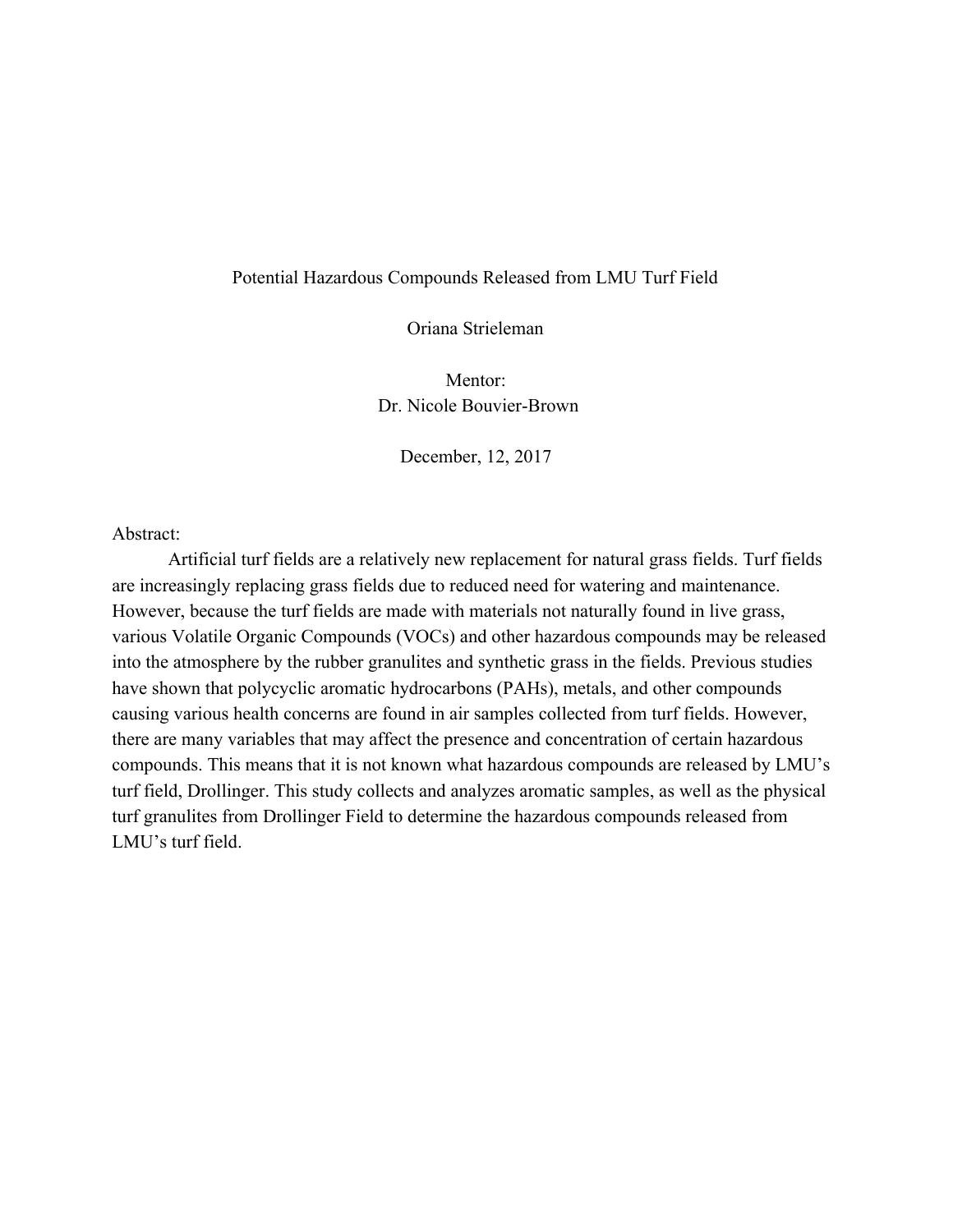### **Introduction:**

Artificial turf playing fields are a new and popular replacement for natural grass-fields. The grass in the turf fields are made from synthetic fibers of nylon or polypropylene and filled with small pieces of recycled rubber from ground up tires. Replacing grass-fields with artificial turf reduces maintenance costs, requires no watering, and reduces issues from overuse and thus unsafe field conditions (*Surfaces for sports areas. Synthetic turf and needle-Punched surfaces primarily designed for outdoor use*). However, little data and research has been done to test for Volatile Organic Compounds (VOCs) and other hazardous compounds released by turf fields into the air. As a student at LMU, it is alarming how little is understood about the aromatic compounds released from LMU's on campus turf field, Drollinger. Drollinger Field is used by LMU students, staff, alumni, visitors, and neighborhood families for a variety of club sports and other recreational activities on a regular basis. This study will seek to answer what types and specific kinds of hazardous compounds are released by Drollinger Field, and in what concentrations they are found in. Then, by comparing these results to the results from natural grass fields at LMU, and to the results of past studies, consider what health concerns (if any) should be considered from the findings.

### **Background:**

The gap in knowledge on the turf fields could be dangerous if compounds detrimental to human health are being released into the atmosphere by the fields without people's knowledge. A recent study measured the concentrations of polycyclic aromatic hydrocarbons (PAHs), metals, and other compounds causing various health concerns in the air while people were using the turf field. The results showed high concentrations (above normal soil standards) of certain compounds such as zinc and BaP (a human carcinogen PAH) concentrations. However, a low excess lifetime cancer risk from the Bap was determined (1 × 10−6 for a 30-year activity under a worst-case scenario) (Menichini, 2011). Another study looked at the bioavailability of unsafe compounds from synthetic turf field grass fibers and rubber granulites. This refers to whether the dangerous compounds can be absorbed into human bodies via ingestion, inhalation, or dermal contact. The results show that high levels of PAHs, with known, probable, or possible human carcinogens, were present. However, fields with newer rubber granulites had the highest levels of PAHs, with decreasing levels as the age of the rubber increased. However, the results also determined through bioaccessibility stimulation that absorption of the PAHs tested is unlikely in ingestion (Zhang, 2008). This is similar to a more recent 2013 study that extracted compounds from the rubber granulites with artificial biofluids (lung, sweat, and digestive fluid) to estimate the potential exposure to people of hazardous compounds in the rubber. The results found that PAHs and semivolatile organic compounds (SVOCs) were not detectable or found in significantly low concentrations in the artificial biofluids. Metals were detected in higher concentrations than advised, but the risk to humans was still determined to be extremely low, with the exception of lead found in some turf fields. Lead is bioaccessible to humans (can be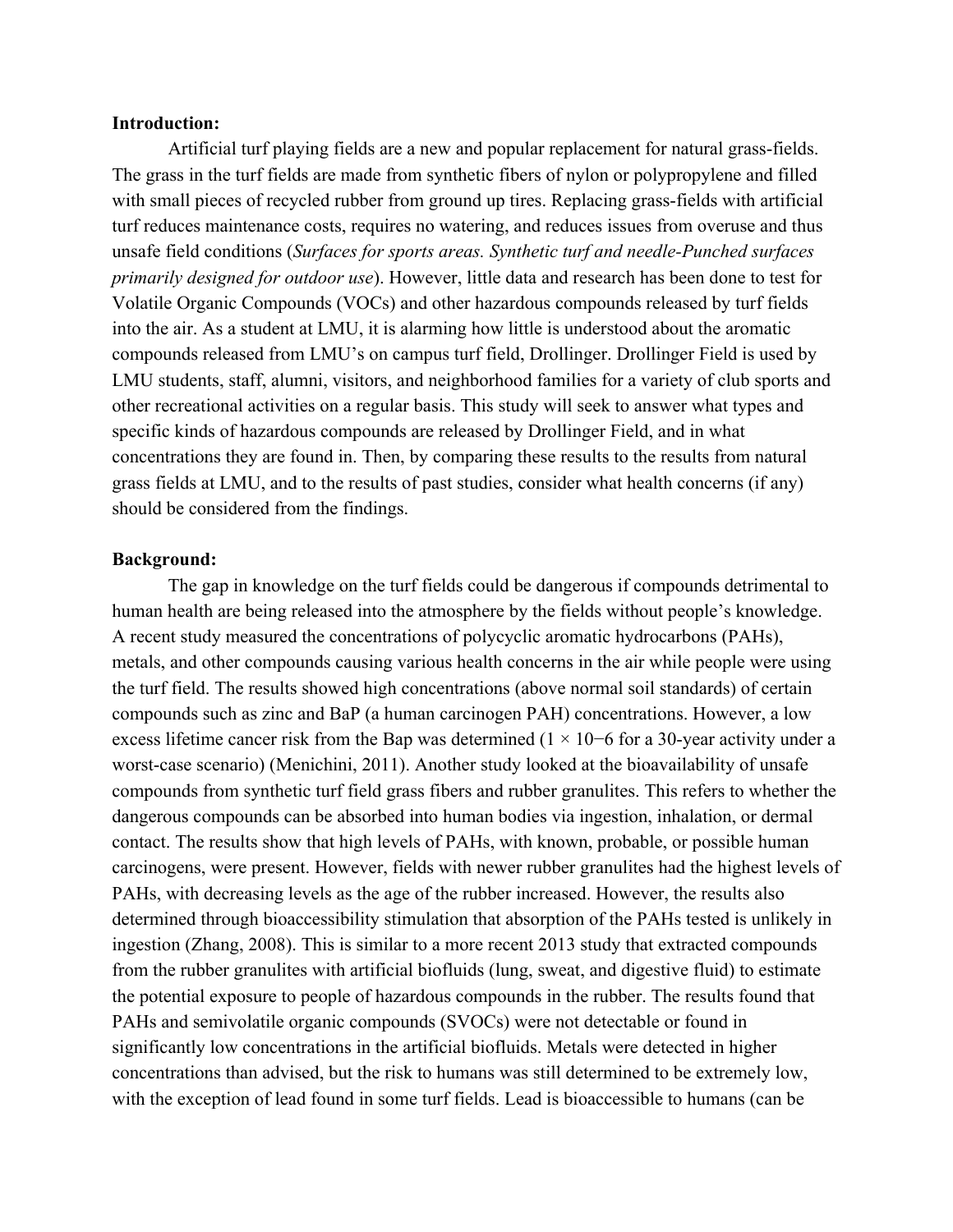absorbed by the body) and is a health concern, so the study emphasizes avoiding materials with traces of lead to build the fields (Pavilonis, 2013). The few studies already conducted were introductory and despite finding hazardous compounds from the turf fields, did not find any significantly concerning health issues. However, more research on this topic is needed to better understand which and how concentrated hazardous compounds people are breathing in from turf fields are. Once more trials, techniques, compounds, and other variables are accounted for, definitive results and conclusions can be determined.

### **Methods:**

This study will be conducted by determining and analyzing the aromatic compounds from the turf field at LMU. This will be done using air quality testing techniques developed by work in Dr. Bouvier-Brown's lab. This technique uses a tripod to hold an air filter connected to a glass cartridge that collects compounds from the air. An adsorbent in the cartridge collects the aromatic compounds (Bouvier-Brown, 2014). The compounds collected on the adsorbent are then transferred or extracted to a liquid solution and tested using gas chromatography (GC) and mass spectrometry (MS). The GC separates the compounds, then the MS identifies the type and amount of compounds present in the sample. The method used in the GC-MS was developed from a method described in a study focused on determining the best extraction systems and methods for PAHs using GC (Zhang, 2008). The GC-MS results will then be analyzed to determine if any PAHs, VOCs, or other hazardous compounds are present in the sample. During analyzation, identifying the types of PAHs, VOCs, and other hazardous compounds found in samples during similar studies (see background section for specific studies) will be specifically targeted. Samples will be taken on the turf field at LMU during the morning with no field use and at the same time in another location on LMU campus with natural live grass. Two separate tripod set-ups would be used simultaneously at both the turf and grass sites (total of 4 tripod setups). Additionally, the trials would be taken for the same duration of time on the same date and begin at the same time of day (for consistency). Variables like temperature, wind speed, and wind direction would be recorded at each location. The results from the turf field and the live grass samples will then be compared to find similarities and differences in compound type and concentration. Different variables could also be manipulated such as, collecting on multiple days, at different times of day, during different weather/temperature, and more to determine trends in the data. In addition to the aromatic compounds sampled from the turf site, we will collect physical rubber granulites and bring them back to the lab. The compounds are extracted from the rubber granulites using cyclohexane. This solution can then be tested in the GC-MS to analyze the compounds released by the rubber into the solution. This is another way to determine what compounds are in the rubber on the turf field and as a comparison to the aromatic sample compounds.

### **Expected Results:**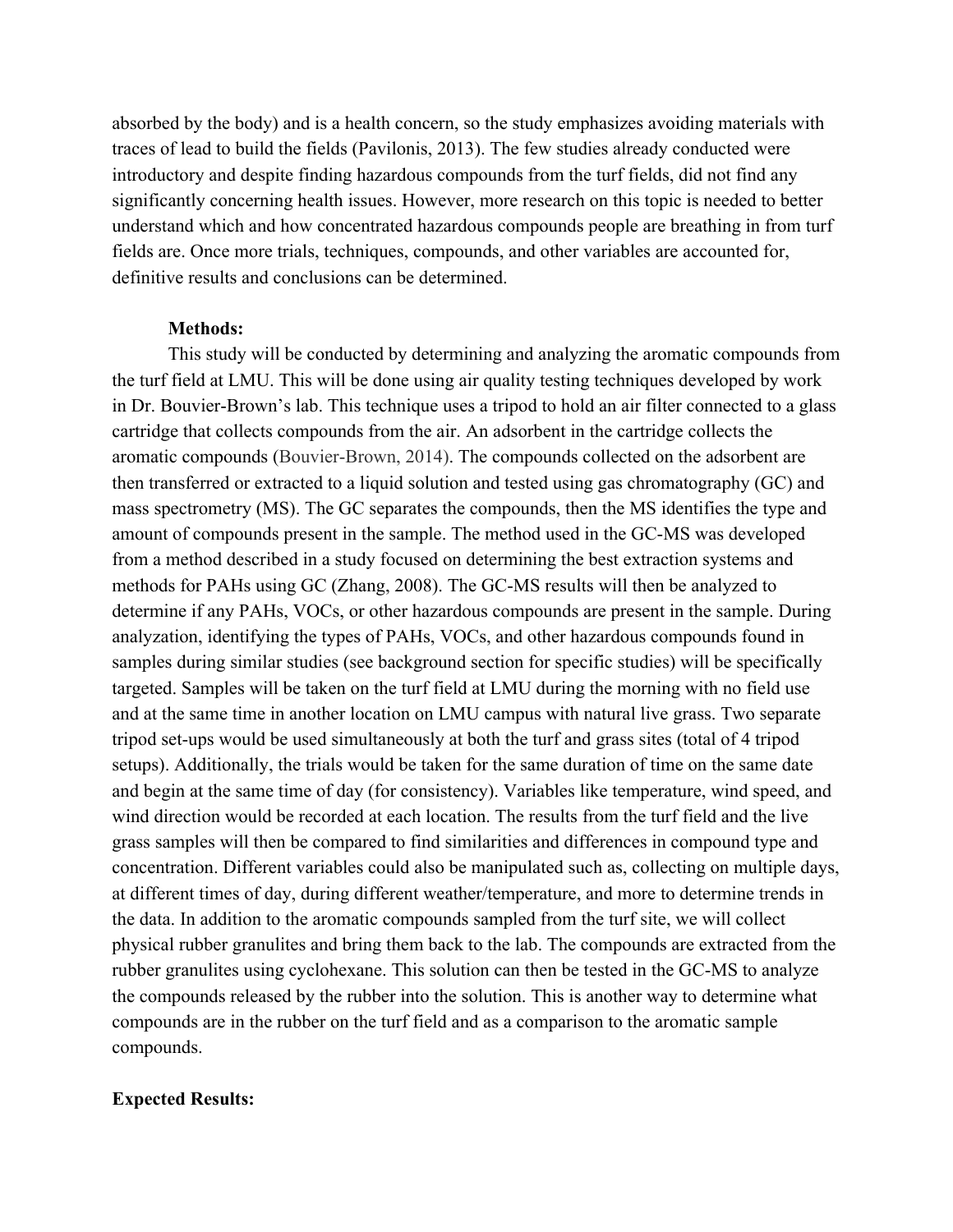After the aromatic and turf samples have been extracted and run in the GC-MS, the results will show what compounds are present in the air and from the actual rubber granulites on the turf field. The expected results from the GC-MS test is that some of the PAHs, VOCs, or other hazardous compounds found in aromatic samples on turf fields in previous studies will be found in the samples from LMU's turf field. However, we do expect that there will likely not be all the hazardous compounds the past studies found and may even be some totally different compounds those studies did not detect at all. These differences will be due to the differences in the location of LMU's turf field, the age of the field, the exact materials used to make the field, the time of year, temperature outside, weather, and other factors. However, when comparing only the the turf samples to each other (and only the grass samples to each other), we would expect them to have nearly identical compounds because they would be collected the same day, at the same time, and in the same place.

## **Conclusion:**

The use of turf playing fields has many advantages, but also includes risks due to relatively new and under researched potential aromatic hazards. Though past studies have detected the presence of hazardous aromatic compounds released from turf fields, the concentrations of these compounds released has been estimated to have little to no effect on people's health. However, there have been few studies done, and many variables and unknowns have yet to be accounted for. So I ask the question, what types and specific kinds of hazardous compounds are released by LMU's turf field? Additionally, in what concentrations are those compounds found, and how do these compounds compare to those released from natural grass fields at LMU? Finally, are these results consistent with past studies and what health concerns (if any) should be considered from the findings. These questions will be answered by collecting aromatic compound samples and turf granulite samples from LMU's turf field, then testing them with GC-MS, and analyzing the results to identify any hazardous compounds present. Overall, this will show the types and concentrations of hazardous compounds released from LMU's turf field; as well as, increase knowledge on these concerns for more variables and provide general data on turf field compound hazards.

## **Budget: \$0\***

Materials<sup>.</sup>

- **●** Tripods (4)
- Air filters  $(4)$
- Glass cartridges  $(4)$
- Flow meters  $(4)$
- Portable pumps  $(4)$
- GC-MS equipment (machine)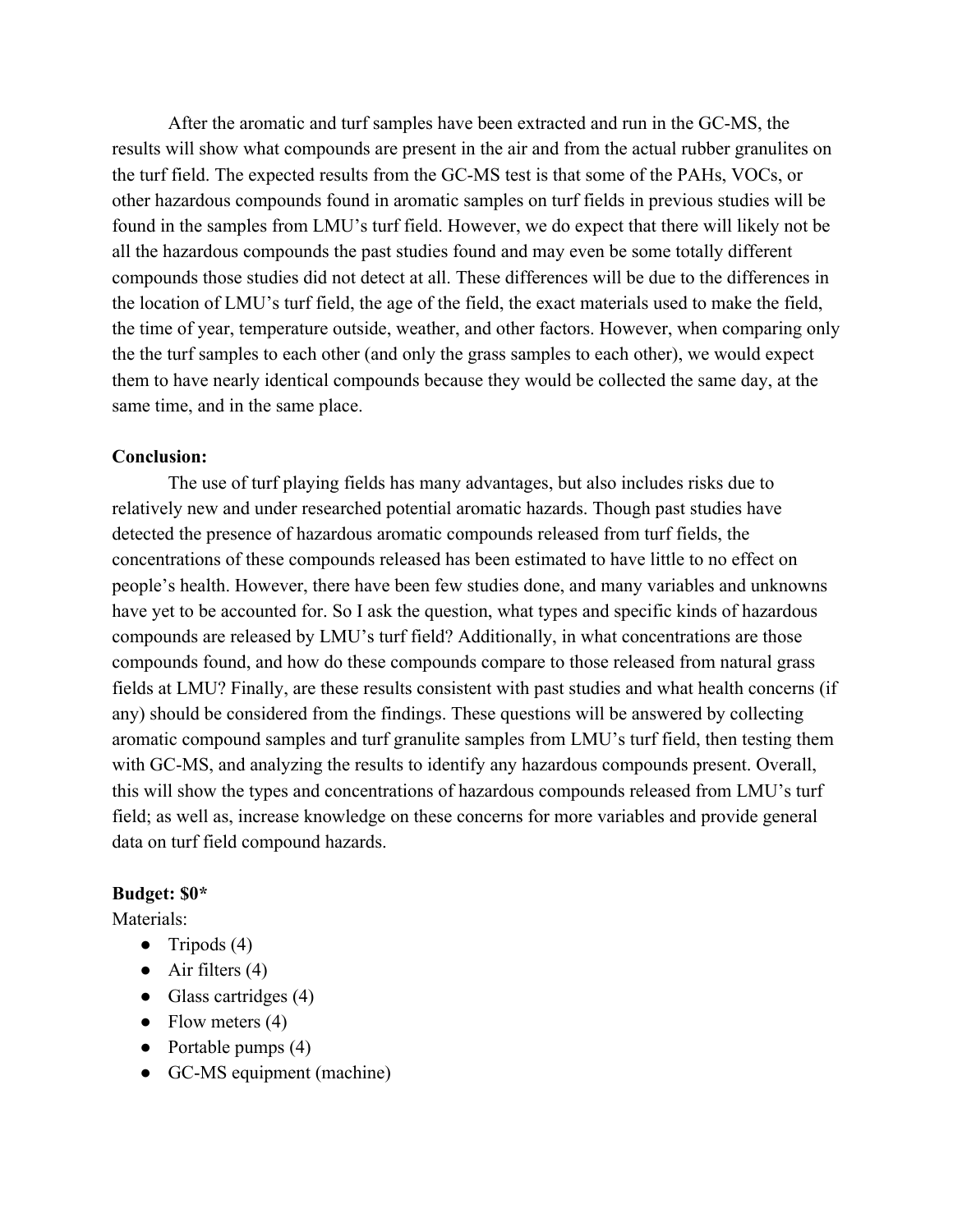\*No funding is needed because all materials and equipment is already available and prepared in Dr. Bouvier-Brown's lab.

## **Timeline\*:**

# Week 1:

Assemble and calibrate the 4 tripod setups (each tripod setup includes: a tripod, air filter, flow meter, portable pump, and clean glass cartridge).

# Week 2:

1.Field data collection: collect both aromatic compound samples from a designated site on LMU's turf field and a site on LMU's grass field. Two setups used at each site, resulting in two samples collected from each site. Additionally, collect rubber granulites from LMU turf field (one sample from area on turf field with no paint and the other from an area without paint). 2.Extract compounds from samples in cartridges and from rubber granulites into a liquid solution.

3.Run samples in GC.

# Week 3:

View and analyze (identify compounds in samples).

# Week 4:

Compare aromatic compounds from GC results between locations samples were collected on LMU campus (turf field versus grass field), between turf granulite results and turf aromatic compound results, and turf results to similar past studies (from background).

# Week  $5-7$

Additional field data collection with similar conditions to first data collection. Repeat steps following field data collection from week 2-week 4. New samples/results can be compared to first data collection results for consistency.

# Week 8<sup>-</sup>

Decide on next step depending on results and findings from results to this point (may include more field data collection, further analyzation of results, or the addition of completely new parts to the study).

\*One week correlates to a total of around four hours of work (not including additional time for machines to run).